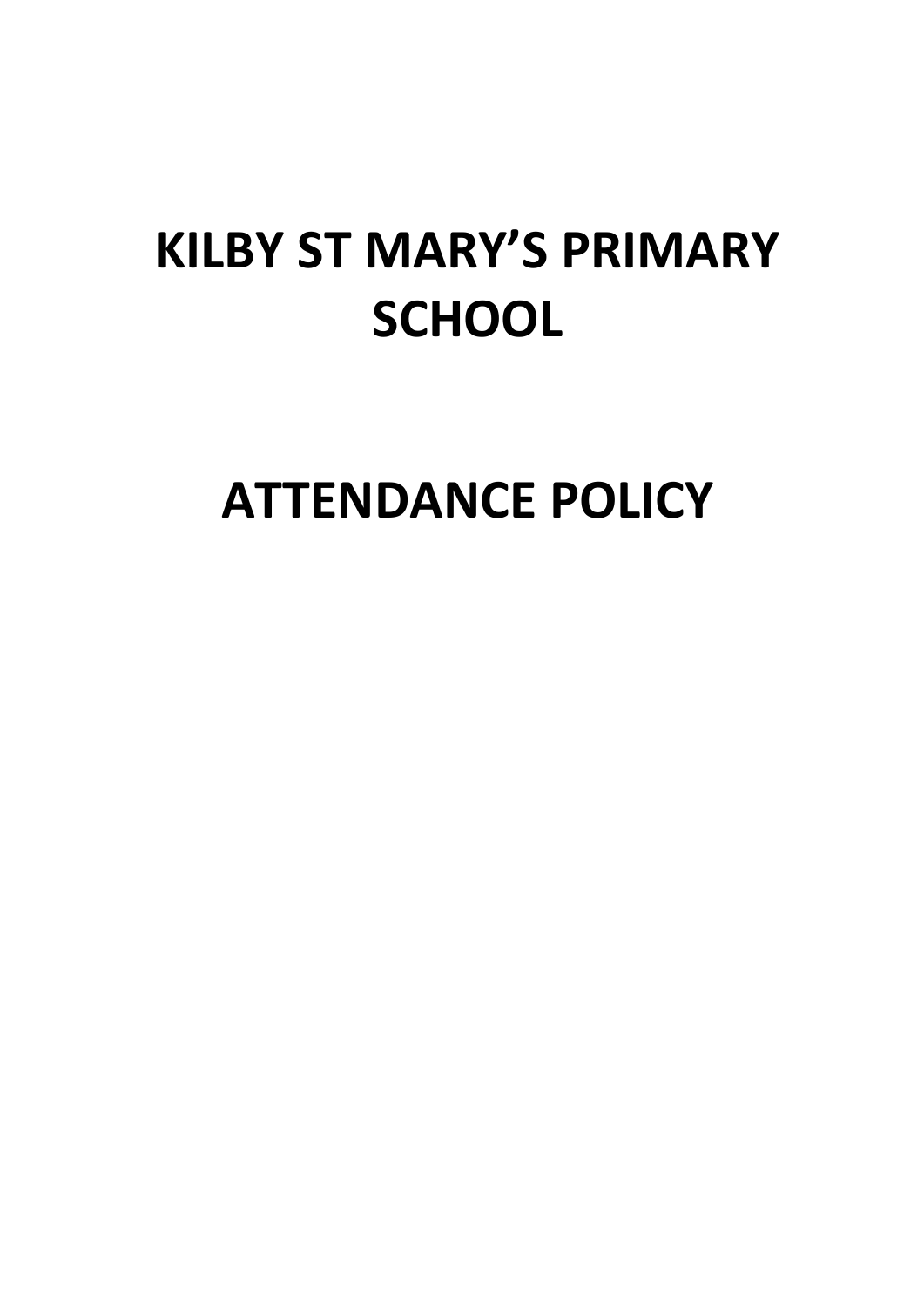#### **Attendance Policy**

At Kilby St Mary's Primary School we believe that regular and consistent attendance plays a major role in the quality of learning for each of our pupils. Whilst 100% attendance would be ideal, we do recognise that children have time off due to illness, doctor's appointments, out of school music exams etc. This policy is intended to set out what is expected within school regarding the minimum attendance required of all pupils, the procedures for monitoring and evaluating persistent absenteeism and lateness and outlines the procedures that are in place to deal and reduce such issues.

#### **Aims of the Policy**

- To set out expectations of attendance, both nationally and within school;
- To detail procedures regarding absence from school;
- To detail procedures regarding 'Absence requests';
- To detail how absenteeism is monitored and evaluated;
- To detail procedures regarding 'lateness';
- To detail how lateness is monitored and evaluated.

#### **Expectations for Attendance**

- Across each term we expect all children at Kilby St Mary's to maintain **at least a 95%** attendance rate on an annual basis.
- The school door opens at 8.50a.m. therefore we expect all children to be in class by 8.55a.m.

#### **Procedures Regarding Absence from School**

- 1. Every class is required to be registered twice daily; once at 8.55a.m. and again at 1.15p.m. Registration closes at 8.55a.m. therefore any children arriving later than this will be deemed as arriving 'late.'
- 2. Parents are requested to inform school of the child's absence (due to illness) each day. This can be done by leaving a telephone message with the school office. The office staff will contact parents if no such contact is made. This is to ensure each child's safety.
- 3. A reason for absence is marked in the attendance register in accordance with the codes.
- 4. In the event of absence for a dentist or doctor's appointment, parents have a responsibility to inform school by means of a letter or a phone call to the office, so that the absence can be coded as 'Medical'. In the absence of such information the absence will be recorded as 'Unauthorised'.

#### **Requests for Leave of Absence / Holidays**

From 1st September 2013, a change in the law removed a Head teacher's ability (at their discretion) to authorise any leave of absence of up to 10 days. Therefore, **no requests for holiday absence will be authorised from 1st September 2013.**

The Head teacher will not authorise any leave of absence unless:

- An application has been made in advance by the parent with whom the pupil normally resides **AND**
- The Head teacher considers that there are exceptional circumstances relating to the application. Exceptional circumstances for leave of absence may constitute a music or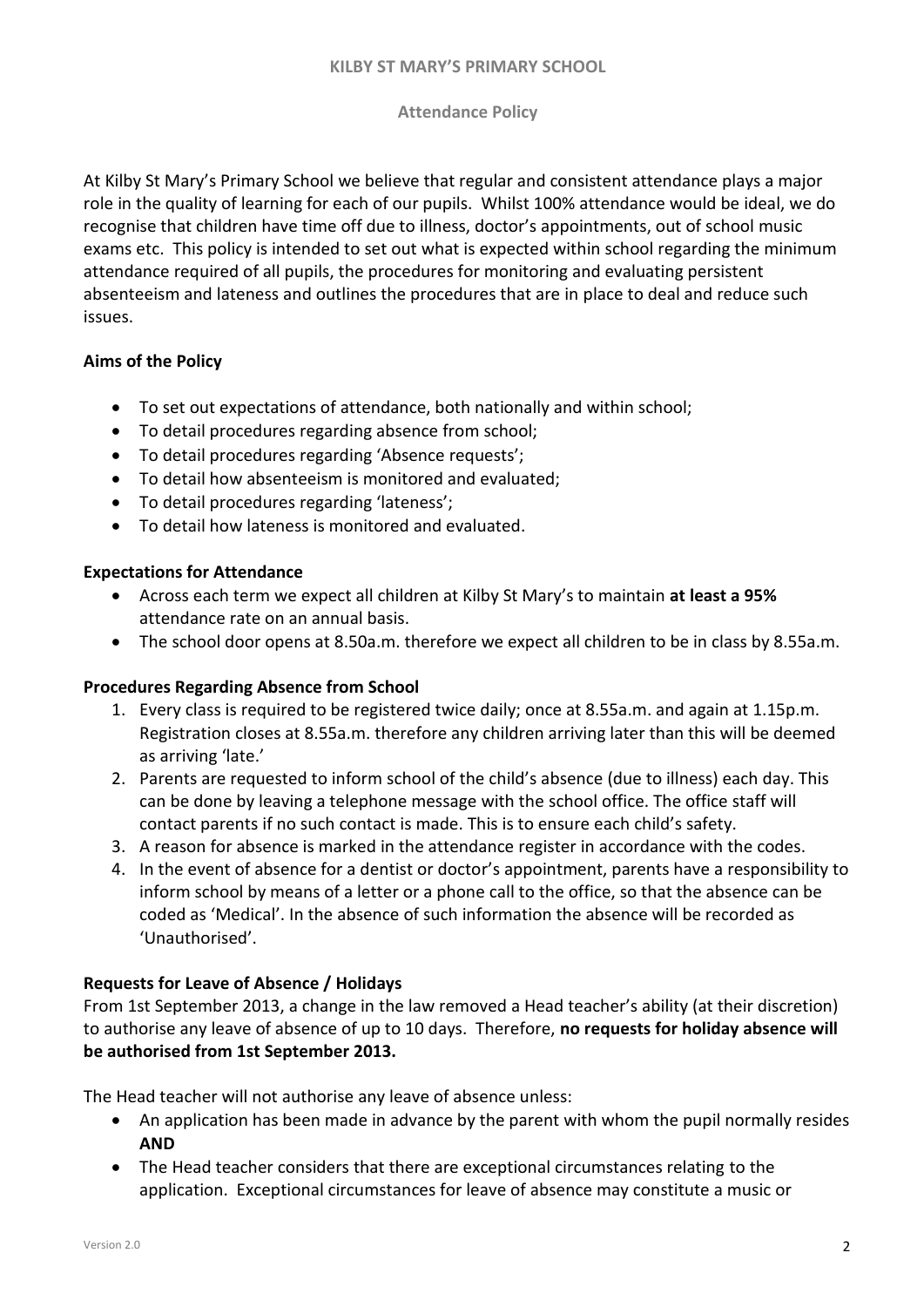**Attendance Policy**

performing arts exam, participation in a local or National Sporting event, the wedding day of a close relative etc.

Any Leave of Absence for 'exceptional circumstances' must be requested using the 'Leave of Absence' form for pupils. (See Appendix 1 below)

#### **Monitoring and Evaluation of Attendance**

- Attendance is monitored on a half termly basis by the member of staff responsible for attendance (Headteacher.)
- The school SIMS computer system can identify which children have **not** maintained the minimum attendance. If any child has **less than 85%** attendance at the end of each term a standard letter is sent home to the parents/carers highlighting the fact that their attendance has fallen below the required percentage. Occasionally this conversation might be verbal, for example at Parents Evening.
- If an adequate response to the first letter is not received, and the situation regarding absenteeism continues, a second letter requesting medical evidence for absenteeism is sent to the parent/carers of the child, at the next monitoring.
- If an adequate response to the second letter is not received, and the situation regarding absenteeism continues, without medical evidence, then the matter is forwarded to our Family of Schools Attendance Officer (A.O.) to pursue. The A.O. will make contact with parent/carers themselves and arrange home visits to discuss a child's attendance in more detail. Targets for improvement will be discussed but in some cases the attendance officer can take legal action against parents of poor attending pupils.
- Individual attendance figures are reported to parents in each child's annual report. Whole school attendance figures are reported to Governors annually.
- Certificates are given out to children with 100% attendance at the end of each term.

#### **Procedures regarding 'lateness'**

Children who arrive after registration are recorded on the registers as a 'late'. The computer system will register them as an 'Unauthorised Absence' for the morning session.

#### **Monitoring and Evaluation of 'lateness'**

- The school SIMS computer system can identify children who frequently arrive at school late. A standard letter will then be sent home to the parents/carers highlighting the fact that their child is frequently arriving at school late and requesting improvement. Occasionally this conversation might be verbal, for example at Parents Evening.
- If an adequate response to this first request is not received, and the situation regarding lateness continues, then the matter is forwarded to the Attendance Officer to pursue.
- Individual attendance figures are reported to parents in each child's annual report and frequent lateness will have an impact on these results. Whole school attendance figures are reported to Governors annually.
- Certificates are given out to children with 100% attendance at the end of each academic year **APPENDIX 1:** Leave of Absence Form for Pupils from 1st September 2013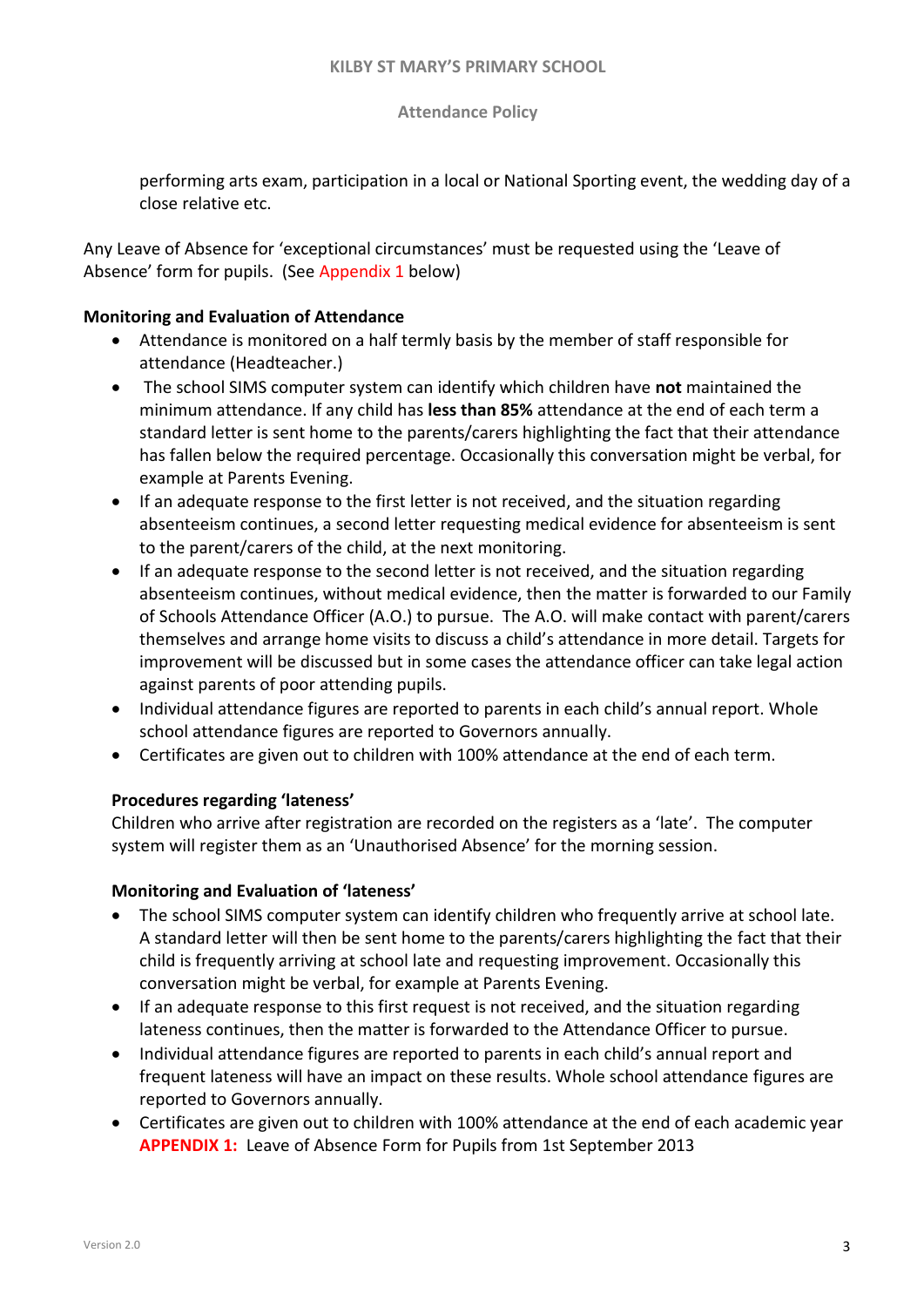**Attendance Policy**

## **KILBY ST MARY'S PRIMARY SCHOOL**

### **Leave of Absence Form for Pupils**

**THIS APPLICATION MUST BE MADE IN ADVANCE AND CAN ONLY BE COMPLETED BY THE PARENT WITH WHOM THE PUPIL NORMALLY RESIDES.** 

**FROM THE 1ST SEPTEMBER 2013, APPLICATIONS FOR 'HOLIDAY' CAN NO LONGER BE APPLIED FOR AND THIS FORM IS TO BE USED FOR LEAVE OF ABSENCE FOR EXCEPTIONAL CIRCUMSTANCES.** 

**SEE OUR 'ATTENDANCE POLICY' ON THE SCHOOL WEBSITE FOR FURTHER DETAILS.**

| <b>PUPIL'S NAME</b>               | <b>YEAR GROUP / CLASS</b>               |  |  |
|-----------------------------------|-----------------------------------------|--|--|
|                                   |                                         |  |  |
|                                   |                                         |  |  |
|                                   |                                         |  |  |
| <b>DETAILS OF ABSENCE REQUEST</b> |                                         |  |  |
|                                   |                                         |  |  |
|                                   |                                         |  |  |
|                                   |                                         |  |  |
|                                   |                                         |  |  |
|                                   |                                         |  |  |
|                                   |                                         |  |  |
|                                   |                                         |  |  |
| <b>DATE OF ABSENCE</b>            |                                         |  |  |
|                                   |                                         |  |  |
|                                   |                                         |  |  |
|                                   |                                         |  |  |
| <b>PARENT / CARER SIGNATURE</b>   | <b>DATE REQUESTED</b>                   |  |  |
|                                   | (MUST BE IN ADVANCE OF DATE OF ABSENCE) |  |  |
|                                   |                                         |  |  |
|                                   |                                         |  |  |
|                                   |                                         |  |  |

#### **FOR SCHOOL USE ONLY**

| <b>AUTHORISED / UNAUTHORISED?</b> | <b>REASON FOR AUTHORISATION?</b> |
|-----------------------------------|----------------------------------|
|                                   |                                  |
|                                   |                                  |
|                                   |                                  |
| <b>HEAD TEACHER SIGNATURE</b>     | <b>ABSENCE CODE</b>              |
|                                   |                                  |
|                                   |                                  |